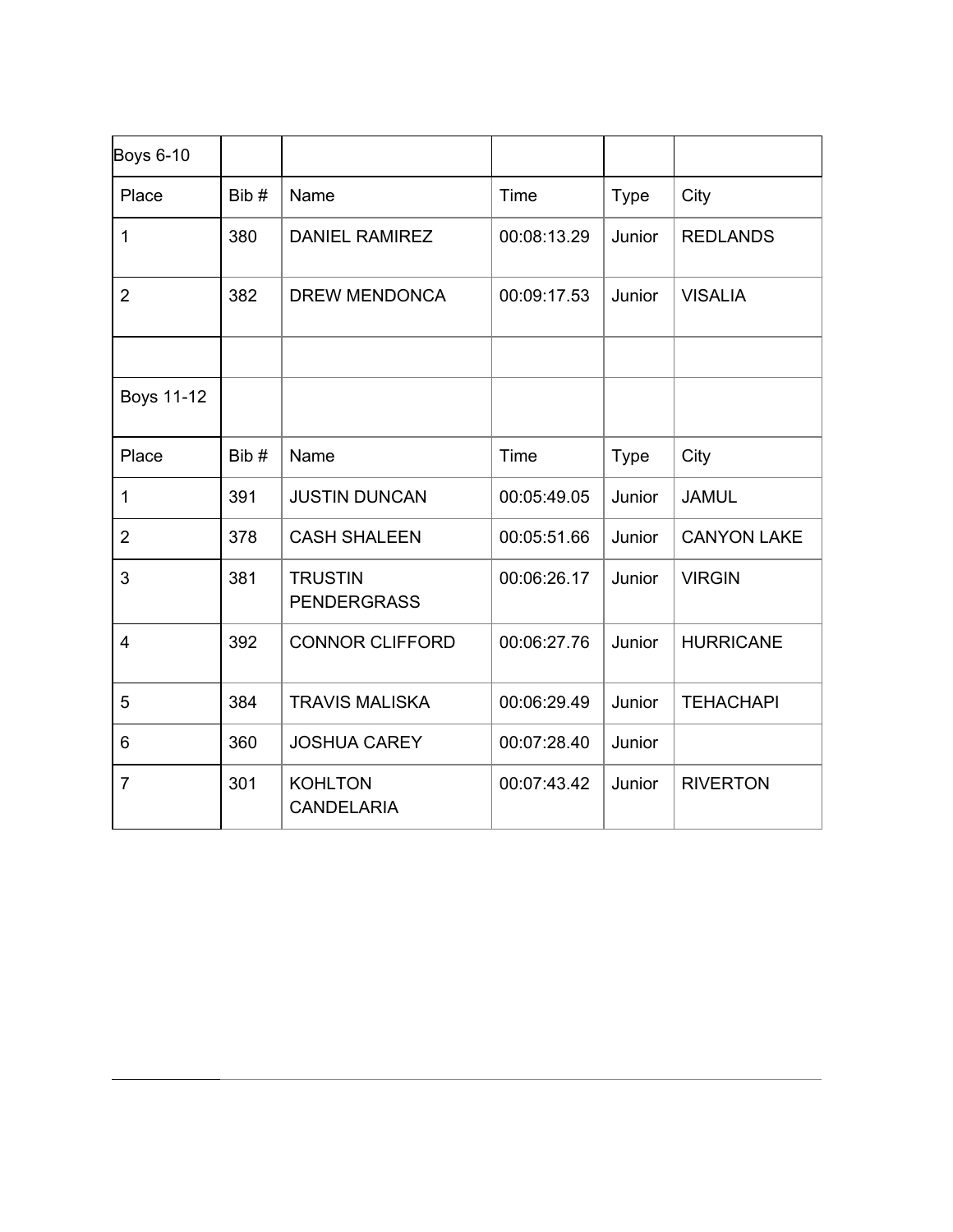| Boys 13-14     |      |                       |             |             |                                     |
|----------------|------|-----------------------|-------------|-------------|-------------------------------------|
| Place          | Bib# | Name                  | Time        | <b>Type</b> | City                                |
| 1              | 73   | <b>EDDIE REYNOLDS</b> | 00:05:06.89 | Junior      |                                     |
| $\overline{2}$ | 379  | <b>JEFFREY ROSS</b>   | 00:05:23.13 | Junior      | <b>HUNTINGTON</b><br><b>BEACH</b>   |
| 3              | 373  | <b>JACOB TAYLOR</b>   | 00:05:49.41 | Junior      | <b>DRAPER</b>                       |
| $\overline{4}$ | 361  | <b>JETT WALKER</b>    | 00:05:55.78 | Junior      |                                     |
| 5              | 377  | <b>HUNTER TWOREK</b>  | 00:06:17.58 | Junior      | <b>SPRING</b><br><b>VALLEY LAKE</b> |
| 6              | 275  | CHE GONZALEZ          | 00:06:25.32 | Junior      |                                     |
| $\overline{7}$ | 376  | <b>MATTOX OCHOA</b>   | 00:06:46.05 | Junior      | <b>SANDY</b>                        |
| 8              | 375  | <b>COLLIN PHIPPS</b>  | 00:06:53.58 | Junior      | <b>HURRICANE</b>                    |

| Girls 11-14 |      |                       |             |             |                     |
|-------------|------|-----------------------|-------------|-------------|---------------------|
| Place       | Bib# | Name                  | Time        | <b>Type</b> | City                |
|             | 390  | <b>TEAGAN HEAP</b>    | 00:05:47.97 | Junior      | <b>BOULDER CITY</b> |
| 2           | 389  | <b>LILLEE JENKINS</b> | 00:07:51.32 | Junior      | <b>CAMP VERDE</b>   |
| 3           | 383  | <b>QUINN MENDONCA</b> | 00:08:24.96 | Junior      | <b>VISALIA</b>      |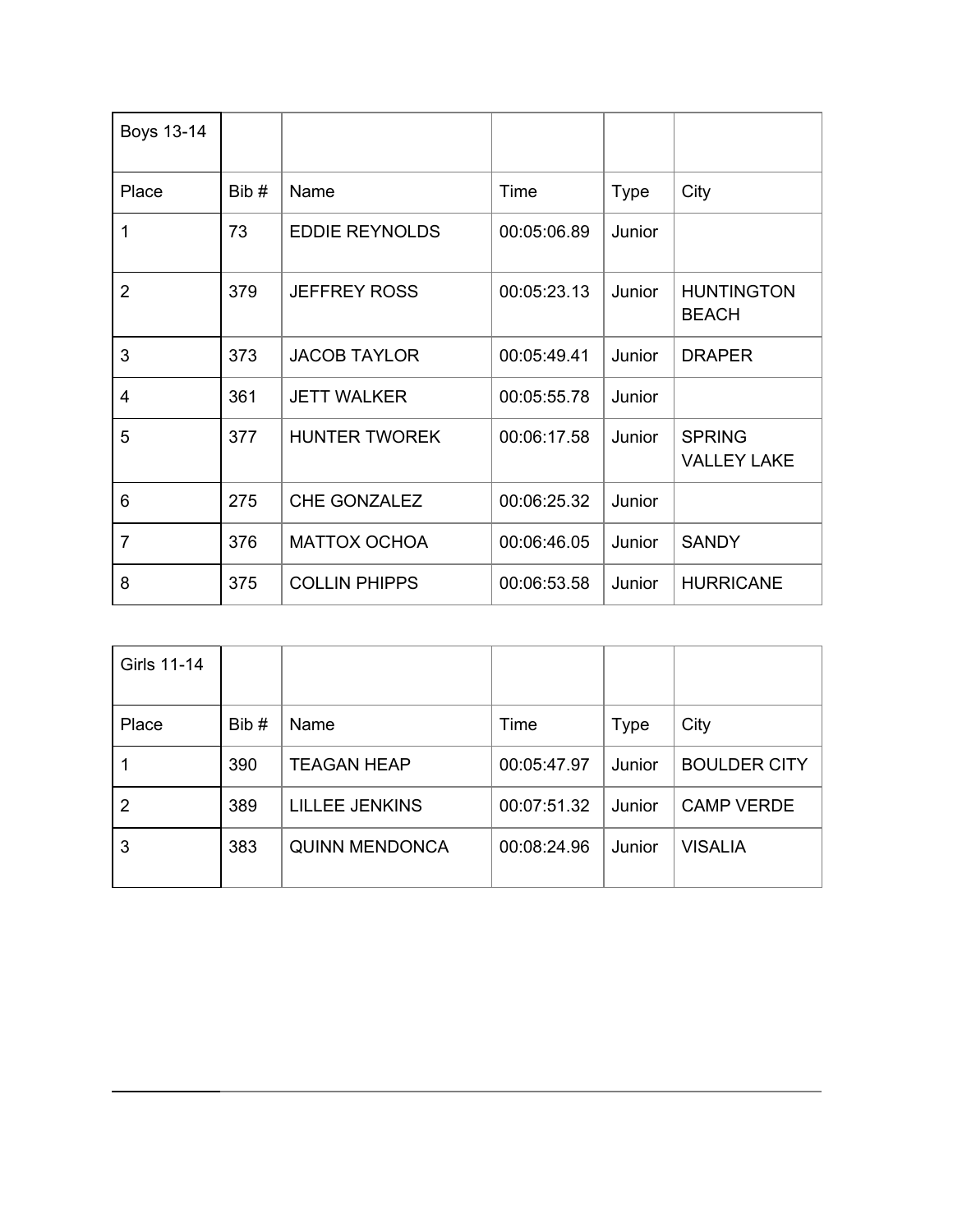| Cat-1 M 15-16  |      |                       |             |             |                    |
|----------------|------|-----------------------|-------------|-------------|--------------------|
| Place          | Bib# | Name                  | Time        | <b>Type</b> | City               |
| 1              | 113  | <b>EVAN MEDCALF</b>   | 00:04:53.21 | Cat1        | <b>ALBUQUERQUE</b> |
| $\overline{2}$ | 116  | <b>RYAN PINKERTON</b> | 00:05:11.72 | Cat1        | <b>ALISO VIEJO</b> |
| 3              | 105  | <b>MAISON DUNCAN</b>  | 00:05:12.79 | Cat1        | <b>JAMUL</b>       |
| 4              | 112  | <b>JUSTIN MALISKA</b> | 00:05:12.93 | Cat1        | <b>TEHACHAPI</b>   |
| 5              | 122  | <b>RYDER COOK</b>     | 00:05:16.87 | Cat1        | <b>HENDERSON</b>   |
| 6              | 115  | <b>ALEX PARISH</b>    | 00:05:17.17 | Cat1        | <b>BLUFFDALE</b>   |
| $\overline{7}$ | 123  | <b>BRANDON FISHER</b> | 00:05:34.37 | Cat1        | <b>AUBURN</b>      |

| Cat-1 M 17-18  |      |                        |             |             |                    |
|----------------|------|------------------------|-------------|-------------|--------------------|
|                |      |                        |             |             |                    |
| Place          | Bib# | Name                   | Time        | <b>Type</b> | City               |
| 1              | 104  | <b>AUSTIN DOOLEY</b>   | 00:04:28.02 | Cat1        | <b>YUCAIPA</b>     |
| $\overline{2}$ | 118  | <b>DANTE SILVA</b>     | 00:04:28.14 | Cat1        | <b>CHULA VISTA</b> |
| 3              | 121  | <b>AIDEN CHAPIN</b>    | 00:04:57.70 | Cat1        | <b>VALENCIA</b>    |
| 4              | 126  | <b>TIMOTHY OCHOA</b>   | 00:05:04.02 | Cat1        | <b>SANDY</b>       |
| 5              | 100  | <b>BRANDON GARCIA</b>  | 00:05:13.07 | Cat1        |                    |
| 6              | 109  | <b>THOMAS LAWSON</b>   | 00:05:20.78 | Cat1        | <b>WRIGHTWOOD</b>  |
| $\overline{7}$ | 120  | <b>RYAN WISCHMEYER</b> | 00:05:24.70 | Cat1        | <b>LAS VEGAS</b>   |
| 8              | 128  | <b>WYATT THOMPSON</b>  | 00:05:49.35 | Cat1        | <b>SALT LAKE</b>   |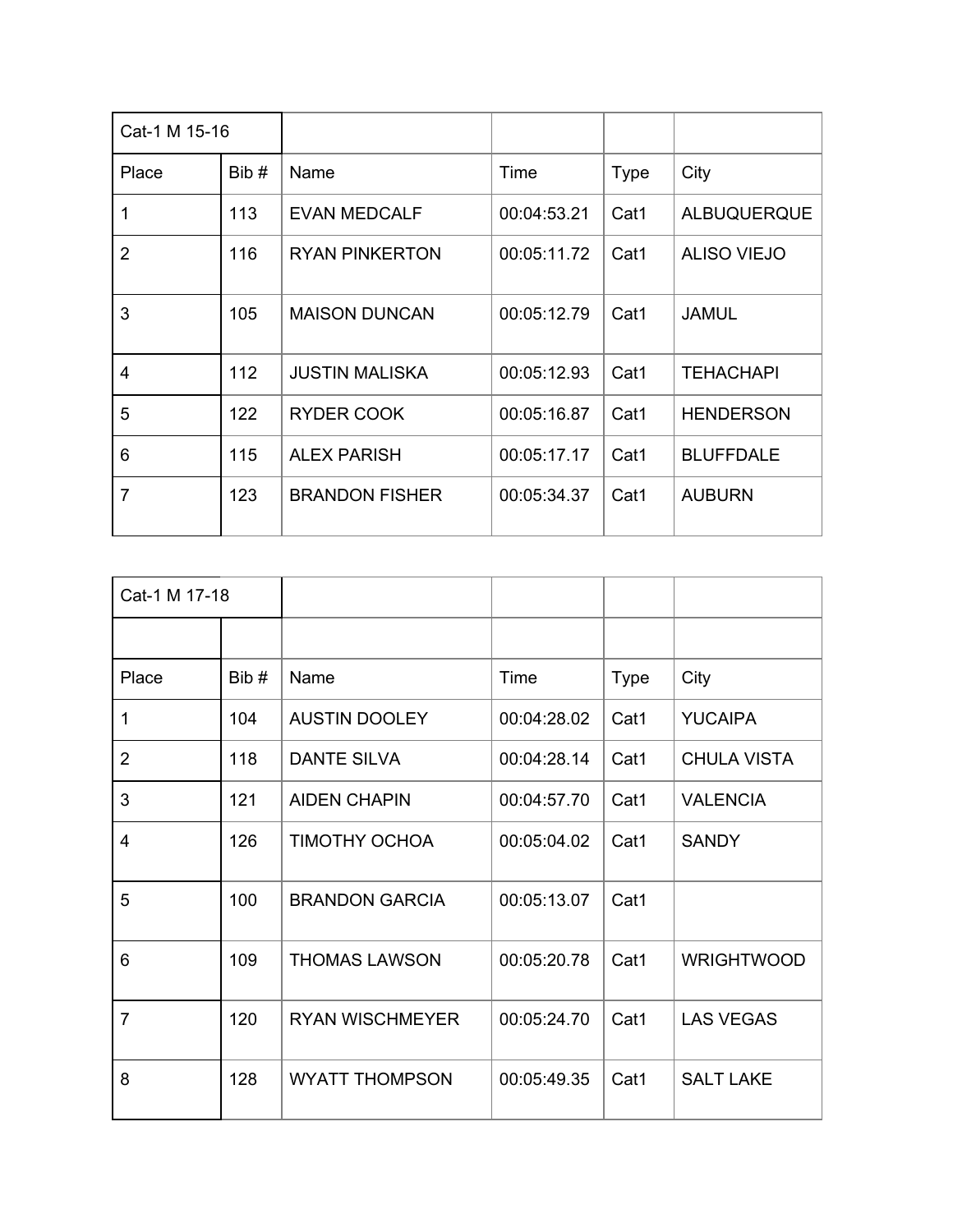|    |     |                        |                            | <b>CITY</b> |
|----|-----|------------------------|----------------------------|-------------|
| 9  | 111 | <b>BRENDEN LEON</b>    | $00:05:49.69$ $\vert$ Cat1 | I EASTVALE  |
| 10 | 163 | <b>DANIEL MCMASTER</b> | 00:07:37.78   Cat1         |             |

| Cat-1 M 19-29  |      |                         |             |             |                     |
|----------------|------|-------------------------|-------------|-------------|---------------------|
| Place          | Bib# | Name                    | Time        | <b>Type</b> | City                |
|                | 28   | <b>JAKE INGRAM</b>      | 00:05:04.57 | Cat1        | <b>FORT SMITH</b>   |
| $\overline{2}$ | 117  | <b>MAX SHEPHERD</b>     | 00:05:11.03 | Cat1        | <b>WEST JORDAN</b>  |
| 3              | 108  | <b>LARRY SUSSMAN</b>    | 00:05:17.33 | Cat1        |                     |
| 4              | 101  | <b>DRAKE BARRON</b>     | 00:05:19.88 | Cat1        | <b>LA CRESCENTA</b> |
| 5              | 180  | <b>LUKE COLEY</b>       | 00:05:26.79 | Cat1        |                     |
| 6              | 181  | <b>JUSTIN HARDY</b>     | 00:05:59.42 | Cat1        |                     |
| $\overline{7}$ | 160  | <b>JAKE KORDONOWY</b>   | 00:06:13.62 | Cat1        |                     |
| 8              | 103  | <b>CARL DAUENHEIMER</b> | 00:06:43.73 | Cat1        | <b>MENDHAM</b>      |

| Cat-1 M 40-49  |      |                       |             |             |                   |
|----------------|------|-----------------------|-------------|-------------|-------------------|
| Place          | Bib# | Name                  | Time        | <b>Type</b> | City              |
|                | 127  | <b>JUSTUS QUIOCHO</b> | 00:05:02.09 | Cat1        | <b>HENDERSON</b>  |
| $\overline{2}$ | 170  | <b>ALEX MCELYEA</b>   | 00:05:24.85 | Cat1        |                   |
| 3              | 119  | <b>QUINN WINTER</b>   | 00:05:33.19 | Cat1        | <b>HENDERSON</b>  |
| 4              | 199  | <b>KRIS BAUGHMAN</b>  | 00:05:35.19 | Cat1        |                   |
| 5              | 102  | <b>MICHAEL CLARK</b>  | 00:05:38.86 | Cat1        | <b>SPRINGDALE</b> |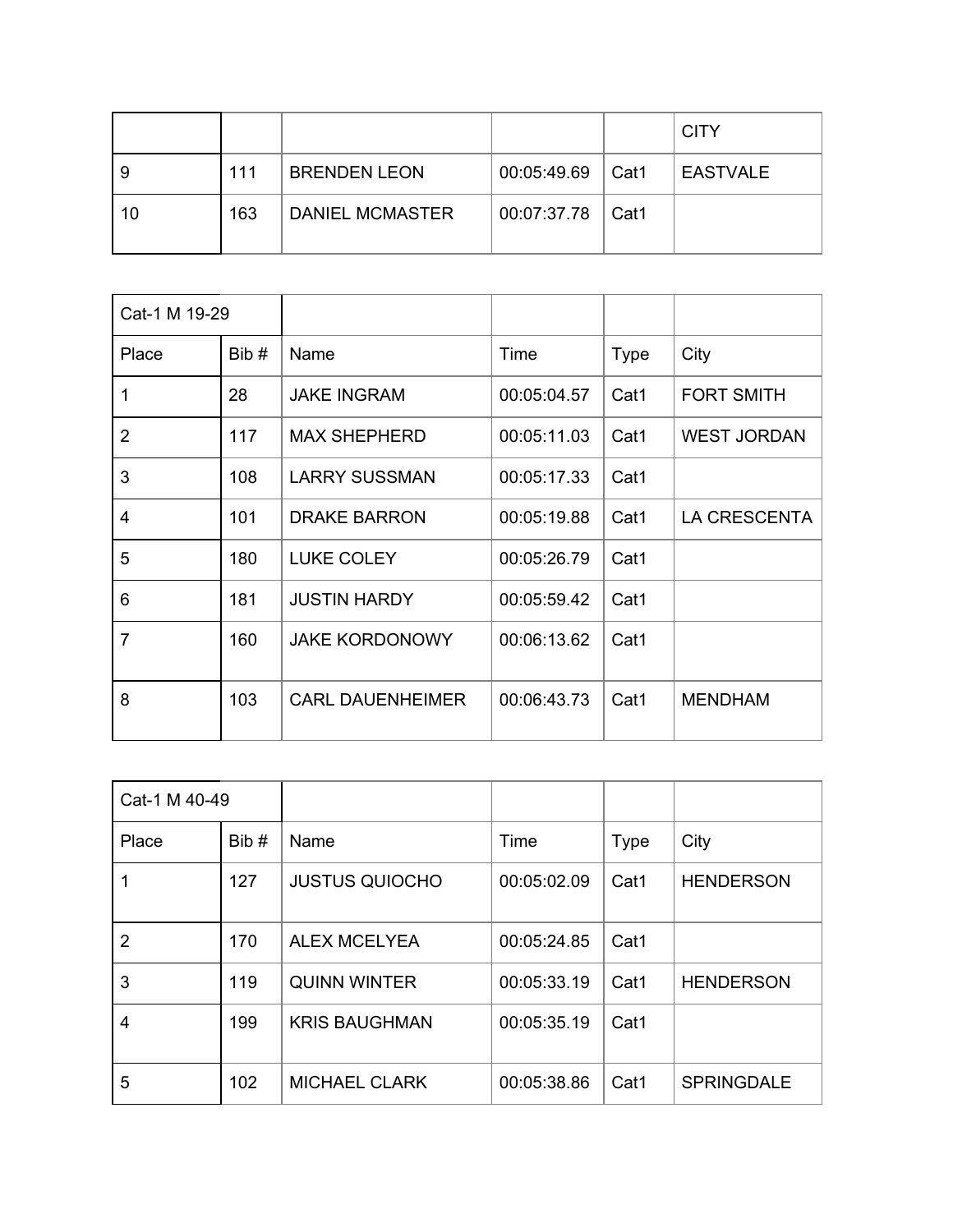| 6  | 165 | <b>BRIAN PARKER</b>    | 00:05:41.25 | Cat1 |                  |
|----|-----|------------------------|-------------|------|------------------|
|    | 197 | <b>JAMES GILLESPIE</b> | 00:06:09.44 | Cat1 |                  |
| 8  | 161 | <b>JULIO LOPEZ</b>     | 00:06:12.06 | Cat1 |                  |
| 9  | 208 | <b>PAUL PREUSS</b>     | 00:06:26.74 | Cat1 | <b>LAS VEGAS</b> |
| 10 | 125 | <b>JAN HORAK</b>       | 00:07:15.81 | Cat1 | <b>HENDERSON</b> |

| Cat-1 F 15-29  |      |                         |             |                  |                                 |
|----------------|------|-------------------------|-------------|------------------|---------------------------------|
| Place          | Bib# | Name                    | <b>Time</b> | <b>Type</b>      | City                            |
| $\mathbf 1$    | 114  | <b>DIXIE OWENS</b>      | 00:06:45.91 | Cat1             | <b>YUCAIPA</b>                  |
| $\overline{2}$ | 110  | <b>GRACE LAWSON</b>     | 00:07:47.65 | Cat1             | <b>WRIGHTWOOD</b>               |
|                |      |                         |             |                  |                                 |
|                |      |                         |             |                  |                                 |
|                |      |                         |             |                  |                                 |
| Cat-2 M 15-18  |      |                         |             |                  |                                 |
| Place          | Bib# | Name                    | Time        | <b>Type</b>      | City                            |
| $\mathbf{1}$   | 201  | CRAIG(CJ) ANDERSON      | 00:05:05.43 | Cat <sub>2</sub> | <b>LAS VEGAS</b>                |
| $\overline{2}$ | 207  | <b>AIDEN PARISH</b>     | 00:05:10.41 | Cat <sub>2</sub> | <b>BLUFFDALE</b>                |
| 3              | 270  | <b>LUKE UHLRICH</b>     | 00:05:19.68 | Cat <sub>2</sub> |                                 |
| 4              | 222  | <b>VANN POLLARD</b>     | 00:05:21.19 | Cat <sub>2</sub> | <b>SALT LAKE</b><br><b>CITY</b> |
| 5              | 259  | <b>DAWSON CHURCH</b>    | 00:05:24.74 | Cat <sub>2</sub> |                                 |
| 6              | 246  | NICHOLAS QUEVEDO        | 00:05:32.05 | Cat <sub>2</sub> |                                 |
| $\overline{7}$ | 252  | <b>FORREST MARTINEZ</b> | 00:05:32.83 | Cat <sub>2</sub> |                                 |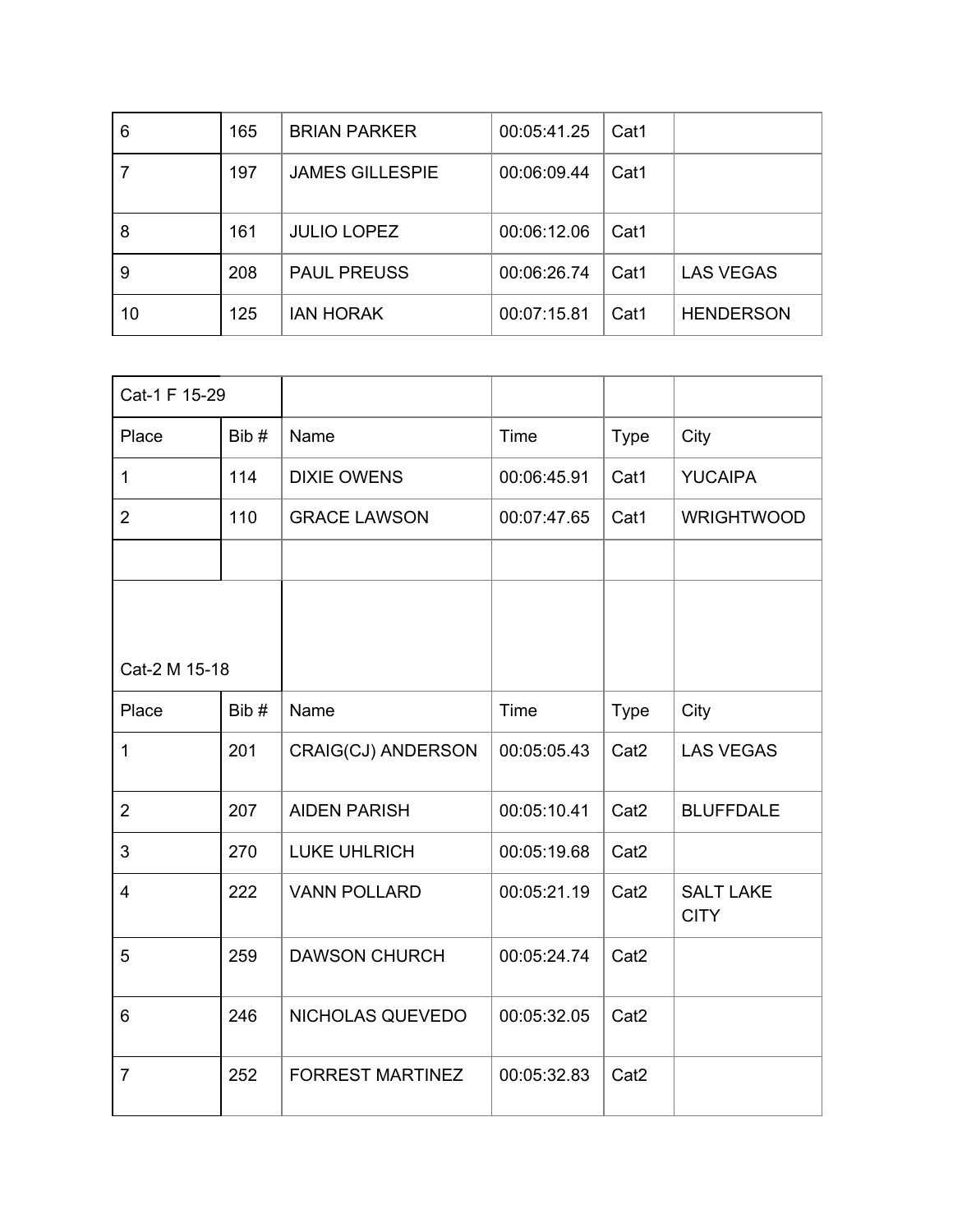| 8  | 213 | <b>RICHARD TYLER</b>    | 00:05:42.68 | Cat <sub>2</sub> | <b>HENDERSON</b>                  |
|----|-----|-------------------------|-------------|------------------|-----------------------------------|
| 9  | 212 | <b>BEN TRADER</b>       | 00:05:59.45 | Cat <sub>2</sub> | <b>GOLDEN</b>                     |
| 10 | 209 | <b>BRIAN ROSS</b>       | 00:05:59.71 | Cat <sub>2</sub> | <b>HUNTINGTON</b><br><b>BEACH</b> |
| 11 | 260 | <b>ZACHARY HUTT</b>     | 00:06:07.05 | Cat <sub>2</sub> |                                   |
| 12 | 204 | <b>SETH FULLER</b>      | 00:06:19.79 | Cat <sub>2</sub> | <b>BONNERS</b><br><b>FERRY</b>    |
| 13 | 217 | <b>REID HUELSENBECK</b> | 00:06:21.29 | Cat <sub>2</sub> | <b>SAN DIEGO</b>                  |

| Cat-2 M 19-29  |      |                       |             |                  |                  |
|----------------|------|-----------------------|-------------|------------------|------------------|
| Place          | Bib# | Name                  | Time        | <b>Type</b>      | City             |
| 1              | 55   | <b>JORGEN HAMANN</b>  | 00:05:11.79 | Cat <sub>2</sub> | "TEMPE           |
| $\overline{2}$ | 92   | <b>MYLES WATSON</b>   | 00:05:17.89 | Cat <sub>2</sub> |                  |
| 3              | 58   | <b>KAJ WROBEL</b>     | 00:05:20.04 | Cat <sub>2</sub> | <b>MESA</b>      |
| 4              | 198  | <b>MANNY CHAVEZ</b>   | 00:05:30.83 | Cat <sub>2</sub> |                  |
| 5              | 218  | <b>JACOB JOHNSON</b>  | 00:05:33.03 | Cat <sub>2</sub> | <b>BOISE</b>     |
| 6              | 215  | <b>JORDAN CAREY</b>   | 00:05:42.44 | Cat <sub>2</sub> | <b>TEMPE</b>     |
| $\overline{7}$ | 203  | <b>JACOB ELLIS</b>    | 00:06:04.13 | Cat <sub>2</sub> | <b>ENGLEWOOD</b> |
| 8              | 251  | <b>ALEX POROLI</b>    | 00:06:18.73 | Cat <sub>2</sub> |                  |
| 9              | 326  | <b>CASEY NEWBERRY</b> | 00:07:07.10 | Cat <sub>2</sub> |                  |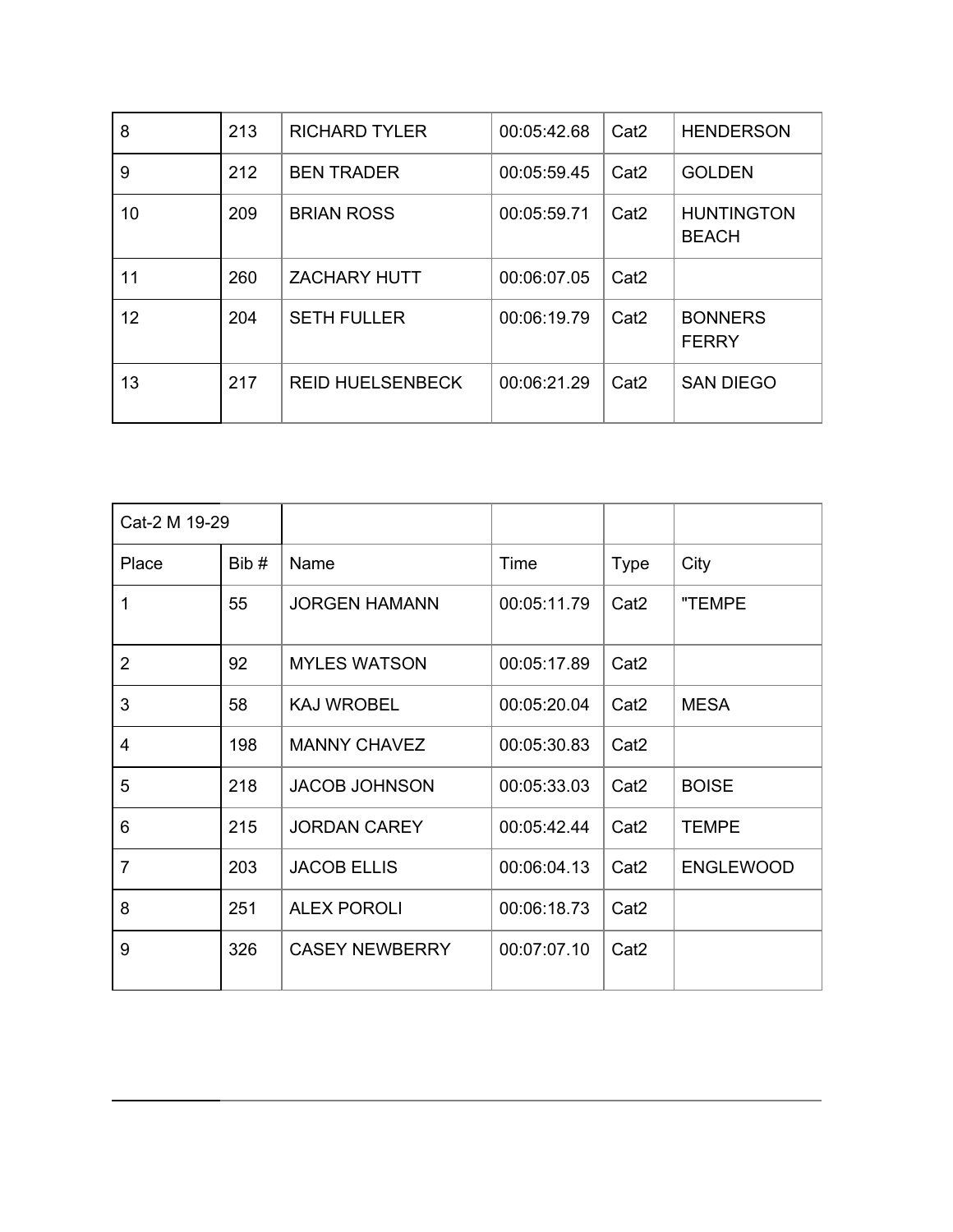| Cat-2 M 30-39  |      |                        |             |                  |                 |
|----------------|------|------------------------|-------------|------------------|-----------------|
| Place          | Bib# | Name                   | Time        | <b>Type</b>      | City            |
| 1              | 56   | <b>MARK LICOS</b>      | 00:05:35.30 | Cat <sub>2</sub> | <b>CHANDLER</b> |
| $\overline{2}$ | 248  | <b>JONATHAN ZARATE</b> | 00:05:41.93 | Cat <sub>2</sub> |                 |
| 3              | 247  | <b>MICHAEL SWITZER</b> | 00:06:04.74 | Cat <sub>2</sub> |                 |
| $\overline{4}$ | 324  | LEE COLTON             | 00:06:08.55 | Cat <sub>2</sub> |                 |
| 5              | 216  | <b>CHRIS HENTZ</b>     | 00:06:19.55 | Cat <sub>2</sub> | <b>GLENDALE</b> |
| 6              | 200  | <b>GEOFF THOMPSON</b>  | 00:06:59.90 | Cat <sub>2</sub> |                 |

| Cat-2 M 40-49  |      |                        |             |                  |                    |
|----------------|------|------------------------|-------------|------------------|--------------------|
| Place          | Bib# | Name                   | Time        | <b>Type</b>      | City               |
|                | 250  | <b>JUSTIN DIETRICH</b> | 00:05:36.66 | Cat <sub>2</sub> |                    |
| $\overline{2}$ | 210  | <b>SHANE STRUNK</b>    | 00:05:37.99 | Cat <sub>2</sub> | <b>TUCSON</b>      |
| 3              | 206  | <b>ISAAC GONZALEZ</b>  | 00:05:40.80 | Cat <sub>2</sub> | <b>LOS ANGELES</b> |
| 4              | 261  | <b>GREG WALKER</b>     | 00:06:03.72 | Cat <sub>2</sub> |                    |
| 5              | 249  | <b>RYAN COWLING</b>    | 00:06:55.08 | Cat <sub>2</sub> |                    |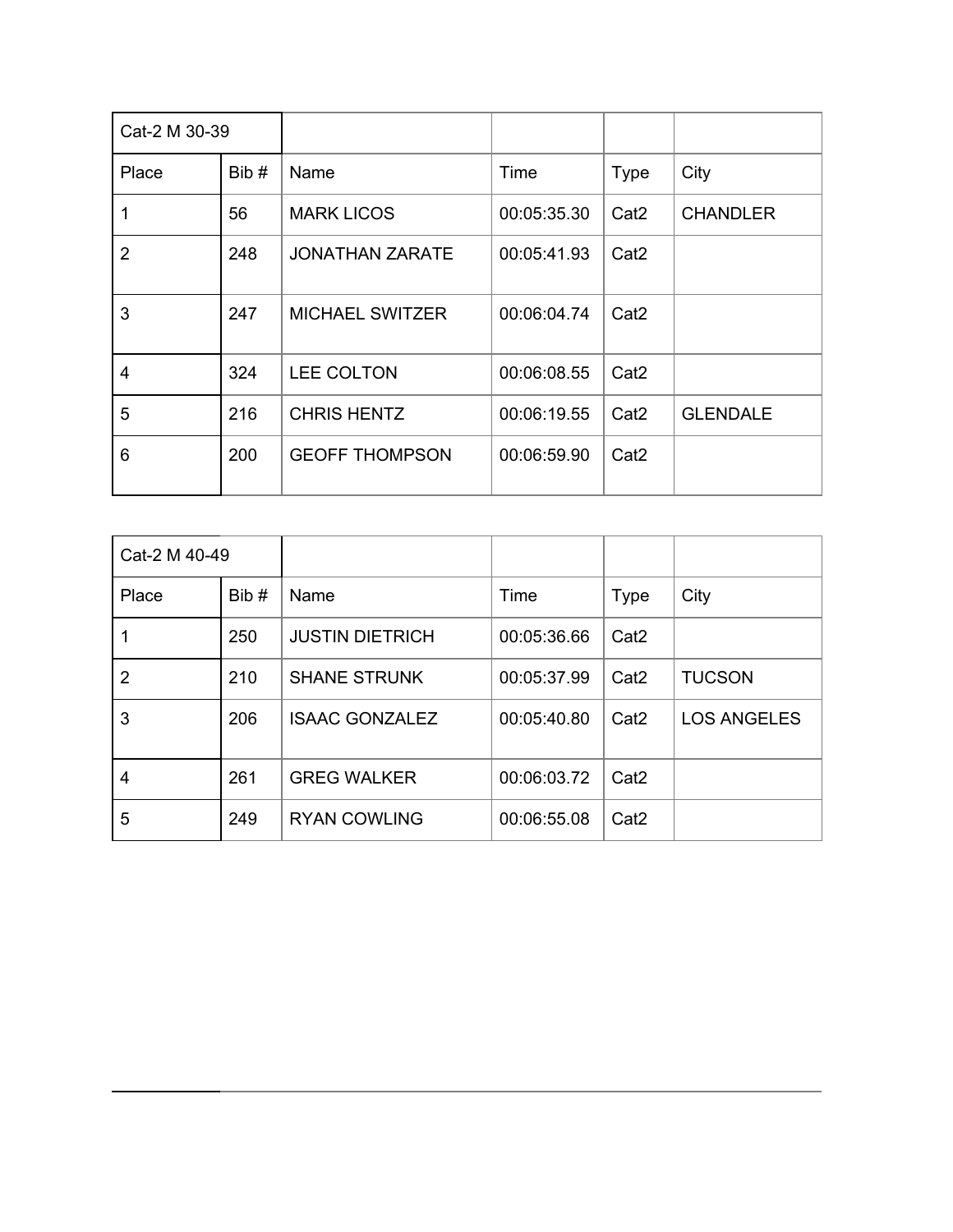| Cat-2 F 15-29  |      |                       |             |                  |                   |
|----------------|------|-----------------------|-------------|------------------|-------------------|
|                |      |                       |             |                  |                   |
| Place          | Bib# | Name                  | Time        | <b>Type</b>      | City              |
| 1              | 205  | <b>ROXANNE GALVAN</b> | 00:07:37.59 | Cat <sub>2</sub> | <b>LOMITA</b>     |
| $\overline{2}$ | 264  | <b>LILY THOMAS</b>    | 00:07:48.05 | Cat <sub>2</sub> |                   |
|                |      |                       |             |                  |                   |
| Cat-2-3 M 50+  |      |                       |             |                  |                   |
|                |      |                       |             |                  |                   |
| Place          | Bib# | Name                  | Time        | <b>Type</b>      | City              |
| 1              | 369  | <b>JOE KINMAN</b>     | 00:06:59.97 | Cat <sub>3</sub> |                   |
| $\overline{2}$ | 269  | <b>JAMES HELBLING</b> | 00:07:11.80 | Cat <sub>3</sub> |                   |
| 3              | 302  | <b>DOUGLAS FREY</b>   | 00:10:55.16 | Cat <sub>3</sub> | <b>RENO</b>       |
|                |      |                       |             |                  |                   |
| Cat-3 M 15-18  |      |                       |             |                  |                   |
| Place          | Bib# | Name                  | Time        | <b>Type</b>      | City              |
| 1 <sup>1</sup> | 357  | NATHAN KITCHEN        | 00:05:21.24 | Cat <sub>3</sub> |                   |
| $\overline{2}$ | 304  | <b>NIGEL JAMES</b>    | 00:05:54.00 | Cat <sub>3</sub> | <b>KYKOTZMOVI</b> |
| 3              | 308  | <b>JACOB SHARP</b>    | 00:06:34.48 | Cat <sub>3</sub> | <b>BIG BEAR</b>   |
|                |      |                       |             |                  |                   |
|                |      |                       |             |                  |                   |
| Cat-3 M 19-29  |      |                       |             |                  |                   |
| Place          | Bib# | Name                  | Time        | <b>Type</b>      | City              |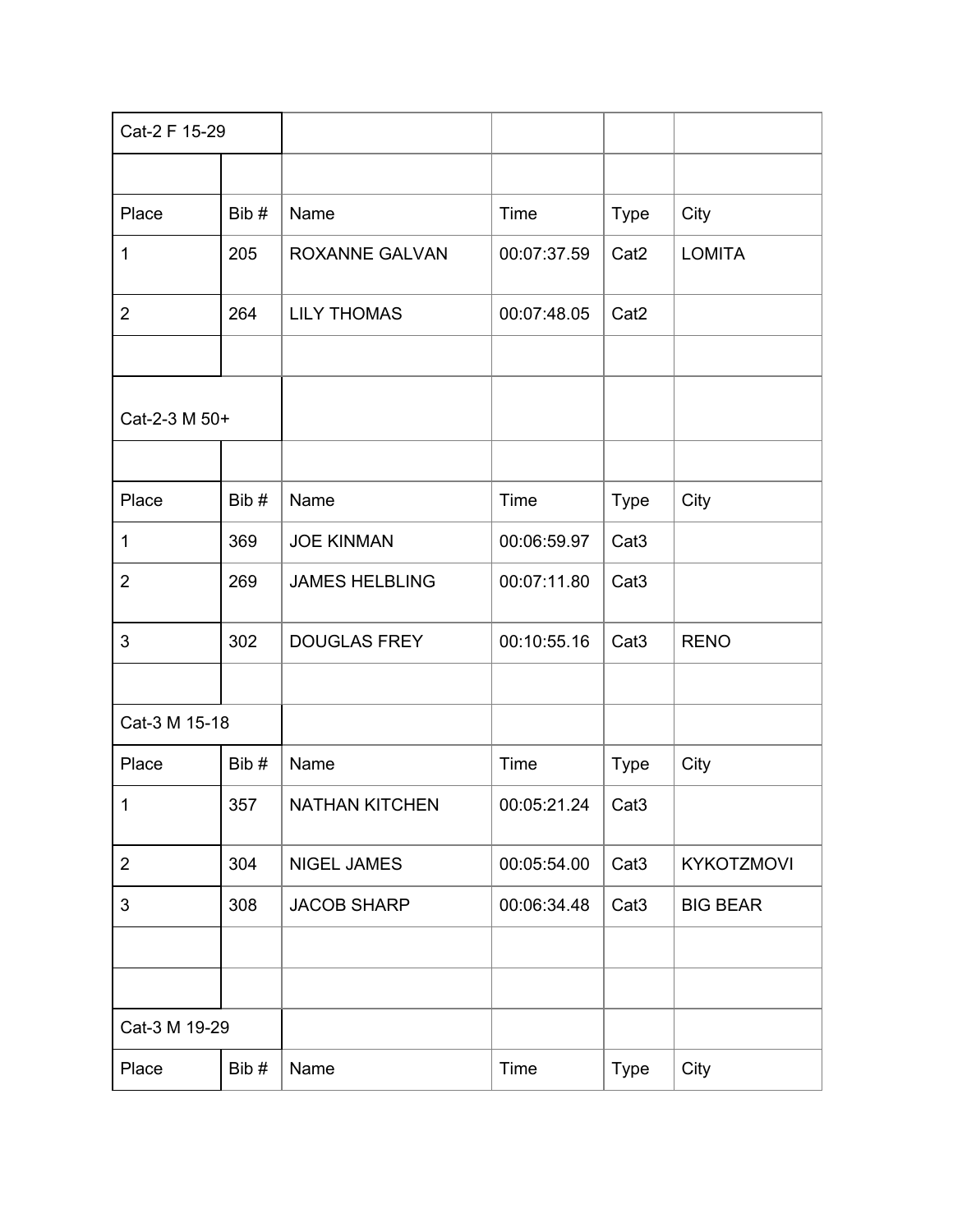|   | 330 | <b>JOSEPH DONOVAN</b> | 00:06:25.34                | Cat3 |                 |
|---|-----|-----------------------|----------------------------|------|-----------------|
|   | 331 | <b>JAKE HARRISON</b>  | 00:06:27.59                | Cat3 |                 |
| 3 | 305 | <b>RICH LEE</b>       | $00:08:01.22$ $\vert$ Cat3 |      | <b>TORRANCE</b> |

| Cat-3 M 30-39  |      |                                      |             |                  |                   |
|----------------|------|--------------------------------------|-------------|------------------|-------------------|
| Place          | Bib# | Name                                 | Time        | <b>Type</b>      | City              |
| $\mathbf{1}$   | 312  | <b>KYLE SEBESTYEN</b>                | 00:06:04.37 | Cat <sub>3</sub> | <b>SCOTTSDALE</b> |
| $\overline{2}$ | 303  | <b>JONNY GATES</b>                   | 00:06:13.97 | Cat <sub>3</sub> | <b>GILBERT</b>    |
| 3              | 306  | <b>LEANN ANDREI</b><br><b>MANALO</b> | 00:06:25.83 | Cat <sub>3</sub> | <b>TUCSON</b>     |
| 4              | 300  | <b>ALVARO ARROYO</b>                 | 00:06:26.32 | Cat <sub>3</sub> |                   |
| 5              | 350  | <b>ZACKARY HALL</b>                  | 00:06:35.20 | Cat <sub>3</sub> |                   |
| 6              | 335  | <b>JAMES STRAIT</b>                  | 00:07:13.60 | Cat <sub>3</sub> |                   |
| $\overline{7}$ | 347  | <b>ANDRE TRIGUEROS</b>               | 00:07:47.50 | Cat <sub>3</sub> |                   |
|                |      |                                      |             |                  |                   |
| Cat-3 M 40-49  |      |                                      |             |                  |                   |
| Place          | Bib# | Name                                 | Time        | <b>Type</b>      | City              |
| 1              | 365  | <b>ADAM DIETRICH</b>                 | 00:05:57.20 | Cat <sub>3</sub> |                   |
| $\overline{2}$ | 309  | <b>JAMES WADE</b>                    | 00:06:07.21 | Cat <sub>3</sub> | <b>LAS VEGAS</b>  |
| 3              | 355  | <b>JOHN STRAIT</b>                   | 00:06:49.97 | Cat <sub>3</sub> |                   |
| 4              | 333  | <b>JESSE KALTER</b>                  | 00:08:04.48 | Cat <sub>3</sub> | <b>RENO</b>       |
|                |      |                                      |             |                  |                   |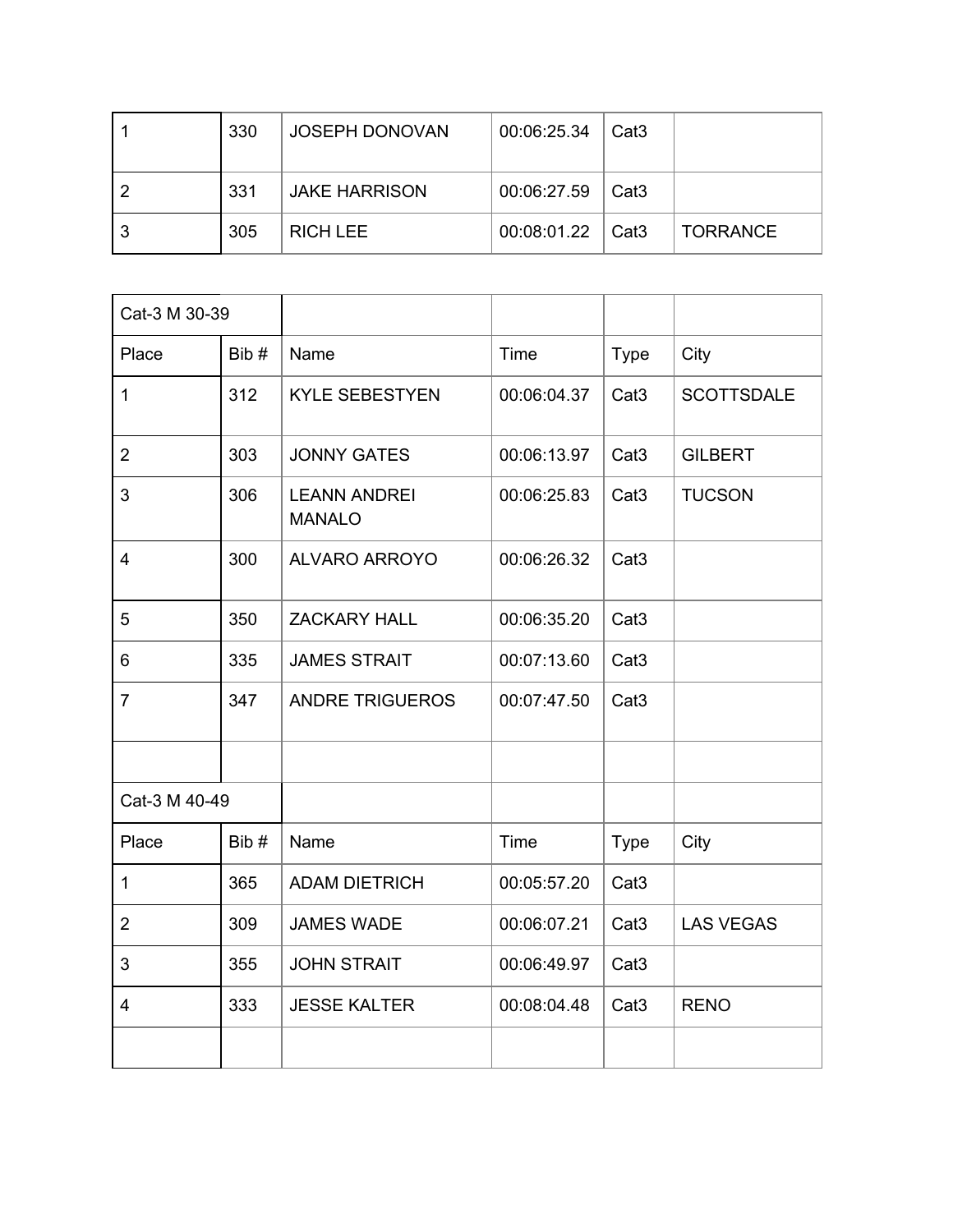| Open Male      |      |                                        |             |             |                                    |
|----------------|------|----------------------------------------|-------------|-------------|------------------------------------|
| Place          | Bib# | Name                                   | Time        | <b>Type</b> | City                               |
| 1              | 17   | <b>BEN REEDER</b>                      | 00:05:13.17 | Open        |                                    |
| 2              | 52   | <b>KENNY BLOSS</b>                     | 00:05:26.35 | Open        | <b>LAKEPORT</b>                    |
| 3              | 74   | <b>QUINTON SPAULDING</b>               | 00:05:26.85 | Open        |                                    |
| $\overline{4}$ | 54   | <b>JOHNNY EASON</b>                    | 00:05:36.18 | Open        | <b>FLAGSTAFF</b>                   |
| 5              | 398  | <b>NICK DRU</b>                        | 00:05:40.12 | Open        | <b>HENDERSON</b>                   |
|                |      |                                        |             |             |                                    |
| Pro Male       |      |                                        |             |             |                                    |
| Place          | Bib# | Name                                   | Time        | <b>Type</b> | City                               |
| $\mathbf 1$    | 72   | <b>COLE SUETOS</b>                     | 00:04:23.02 | Pro         |                                    |
| $\overline{2}$ | 1    | <b>NIKOLAS NESTOROFF</b>               | 00:04:23.63 | Pro         | <b>SAN MARCOS</b>                  |
| 3              | 82   | <b>AARON GWIN</b>                      | 00:04:25.49 | Pro         |                                    |
| $\overline{4}$ | 11   | <b>STEVEN WALTON</b>                   | 00:04:34.06 | Pro         | <b>MURRIETA</b>                    |
| 5              | 10   | <b>DEMETRI</b><br><b>TRIANTAFILLOU</b> | 00:04:34.97 | Pro         | <b>RECTUMS</b><br><b>MOUNTAINS</b> |
| 6              | 6    | <b>AUSTIN</b><br><b>HACKETT-KLAUBE</b> | 00:04:41.63 | Pro         | <b>WESTMINSTER</b>                 |
| $\overline{7}$ | 3    | <b>TORSENN BROWN</b>                   | 00:04:45.56 | Pro         |                                    |
| 8              | 70   | <b>STEVE WENTZ</b>                     | 00:04:46.76 | Pro         |                                    |
| 9              | 77   | <b>BRYCE HLBLING</b>                   | 00:04:48.03 | Pro         |                                    |
| 10             | 4    | <b>CHRIS CANFIELD</b>                  | 00:05:04.35 | Pro         | <b>LAYTON</b>                      |